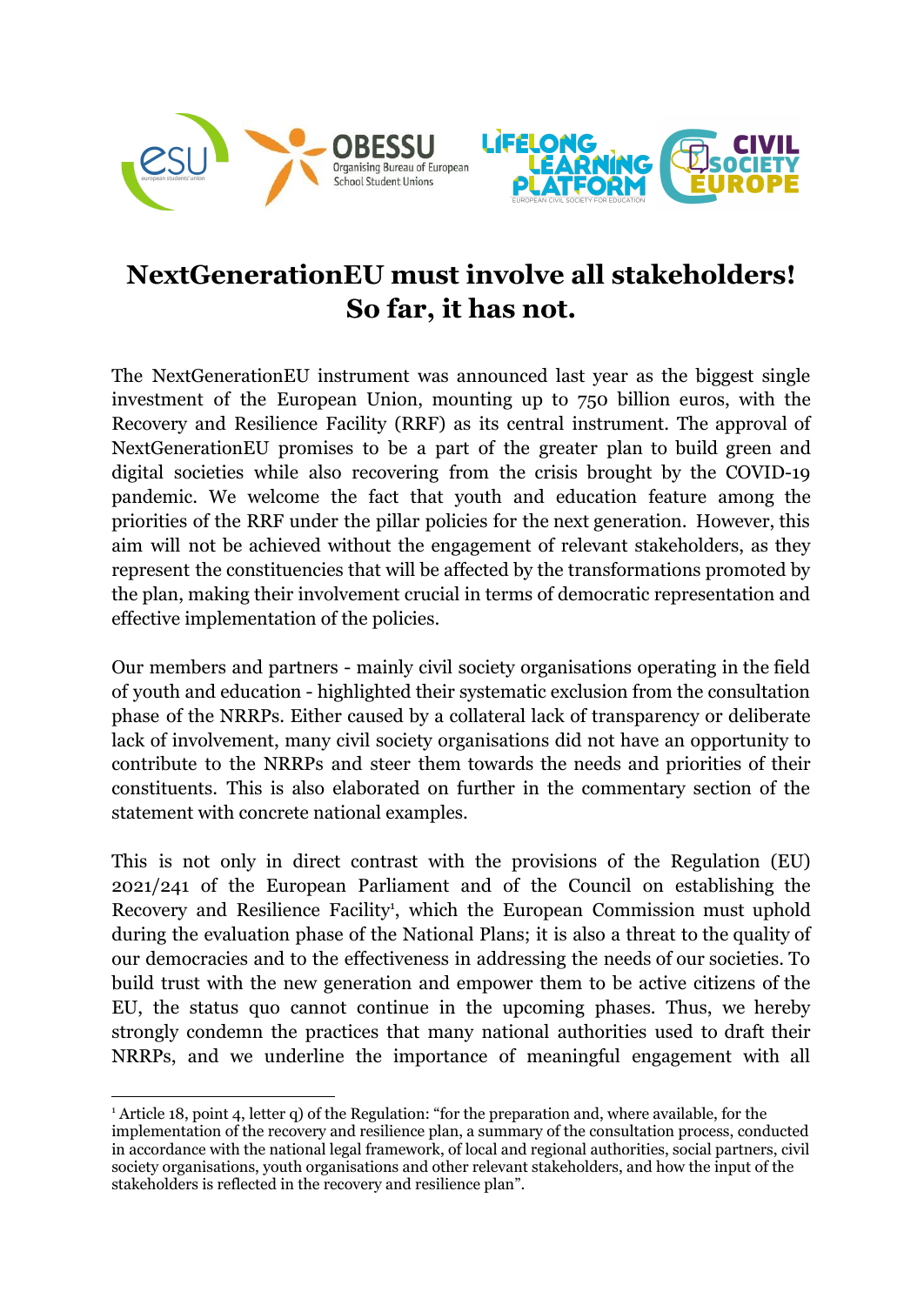stakeholders during the rest of the process to ensure previous negligence will not appear again.

We therefore call the European Commission to:

- thoroughly assess the way in which the Member States involved stakeholders, such as student and youth organisations, as well as educational and training providers and civil society organisations active in lifelong learning, in determining the allocation of funds and the proposed priorities regarding education and youth sectors, as requested by the Regulation establishing the RRF, publish a separate report on the involvement of the civil society organisations by the Member States during this phase and, if found to be non compliant with the Regulation, to take relevant action on this matter;
- properly address the degree to which the NRRPs fulfill the European Regulation's expectations in regard to supporting the "children and youth, including education and skills" pillar, especially in relation with the European Semester Recommendations;
- involve European stakeholders in evaluating the way in which civil society organisations were able to contribute to the NRRPs and in the way they are involved as relevant stakeholders in the implementation phase.

We furthermore call the national governments of the Member States of the European Union which did not consult student, youth and civil society organisations to reorient their practices and meaningfully involve these categories and their representatives in the implementation phase of the NRRPs, ensuring the activities laid out therein meet their needs.

Student and youth organisations, and educational and training providers and the wider civil society organisations are key in ensuring an equitable and effective recovery: our organisations will keep monitoring the EU and national measures for the NextGenerationEU, ensuring that the measures implemented will meet our constituents' needs and benefit them, while also working towards their participation, as well as of their representative organisations, in the implementation of the NRRPs.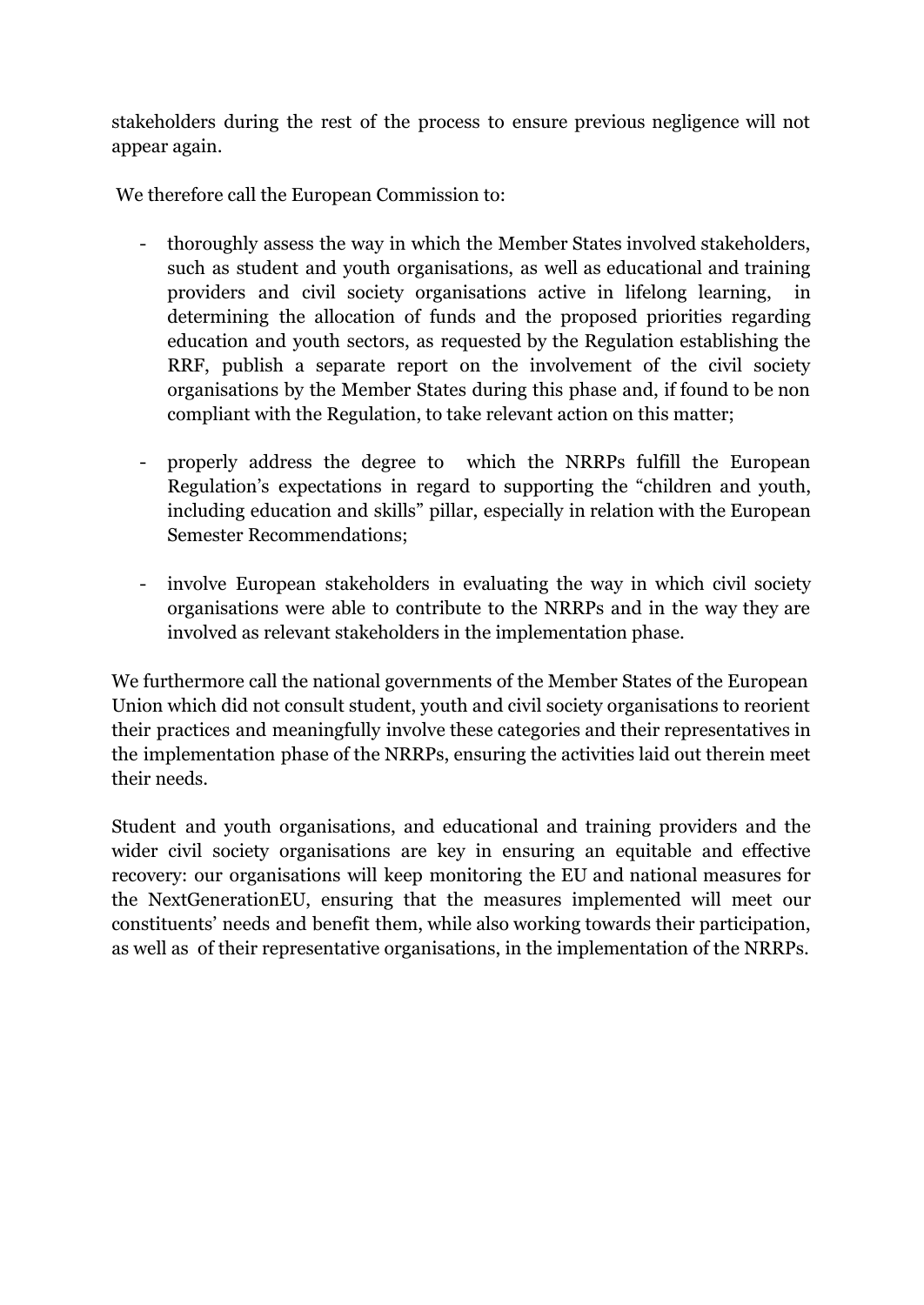## **COMMENTARY**

As highlighted in a report by Civil Society Europe<sup>2</sup>, the lack of transparency and participatory design of the National Recovery and Resilience Plans (National Plans) phase is a reason for alarm. This is especially true for student councils and unions, youth organisations and civil society organisations in general, who in many cases have been on the frontline of the COVID-19 emergency, addressing the gaps in Member States' capacity for an emergency response.

We consider adequate involvement of stakeholders when the following conditions are met:

- There is an open call by the institutions (in this case, governments and parliaments) for civil society organisations to participate in the consultations;
- If a selection is needed, civil society organisations are selected along transparently communicated criteria, which should anyway aim to reflect the diversity and representativeness of these organisations;
- Documents are shared with civil society organisations in due time for their analysis and they are invited to discuss the NRRPs or submit their comments in a reasonable timeframe;
- The comments are either taken on board or dismissed with a transparent procedure (including publishing all the contributions that were submitted by all stakeholders);
- Civil society organisations are consulted in different phases of the designing process of the NRRPs: provide with proposals; provide with feedback to an initial draft by the institutions, both for the proposals and for the implementability;
- Civil society organisations are transparently identified as allies for supporting the recovery and resilience phases, and thus for implementing the plans. Subsequently, they are included among the beneficiaries of the NRRPs for the actions previously identified*.*

Listed below are some examples taken from our membership where these criteria were not respected:

- Czechia: Higher Education student union SK RVŠ reports not having been consulted, and that the plan was consulted with the 'Tripartita', a body consisting of government, employers and trade unions. While satisfied with the final version of the NRRP, since it focuses enough on education, research and digitalisation, SK RVŠ affirms that the plan should have been consulted with all the important stakeholders and civil society groups.

<sup>2</sup>[https://civilsocietyeurope.eu/wp-content/uploads/2021/01/CSE-ECNL-Participation-of-CSOs-in-the-pr](https://civilsocietyeurope.eu/wp-content/uploads/2021/01/CSE-ECNL-Participation-of-CSOs-in-the-preparation-of-the-EU-NRRPs_spread.pdf) [eparation-of-the-EU-NRRPs\\_spread.pdf](https://civilsocietyeurope.eu/wp-content/uploads/2021/01/CSE-ECNL-Participation-of-CSOs-in-the-preparation-of-the-EU-NRRPs_spread.pdf)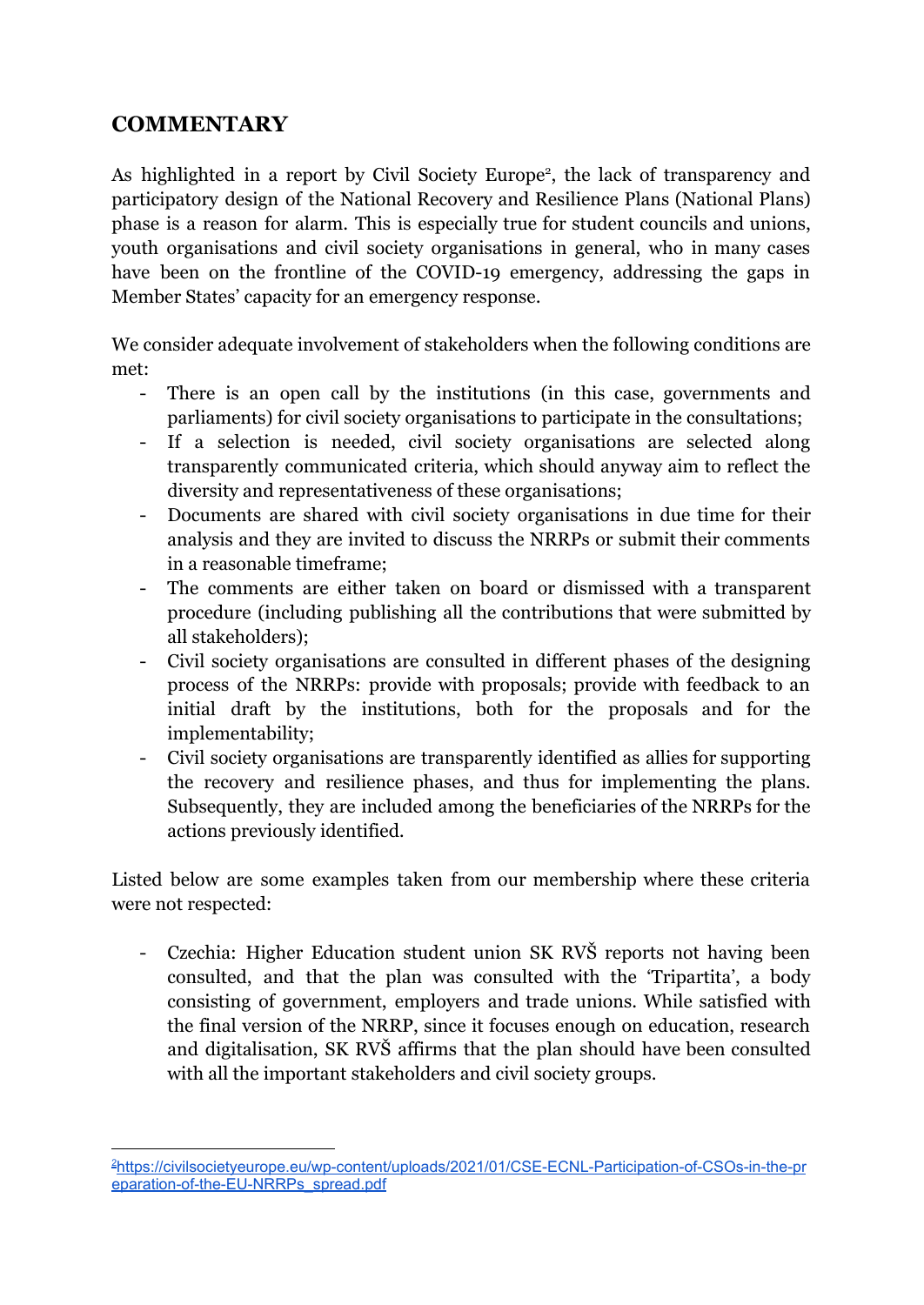- France: education associations CEMEA and La Ligue de l'Enseignement report that the *mouvement associatif* (which is an association gathering half of the associations in France) has been consulted by our prime minister to get its opinion about the limits of the recovery plan, but no followed up on that happened. Also, some forms of dialogue were announced at the local level, but had not happened by May. The associations conclude that there has not been a real consultation of the associations.
- Italy: Higher Education student union UDU reports that the organisation expressed several times its positions to fix the numerous problems of Italian Higher Education system, such as the graduation rate which is still too low, a reform of qualifying degrees, grants system, and too great a gap between universities in the south and those in the north of the country. These positions were put directly by the organisation, as well as through the National Student Council (CNSU), the highest university students' representative body in the country. However, since the political crisis in early 2021 that led to the formation of the new government, the drafting of the NRRP (which was the centre of the political crisis) happened behind closed doors without any consultations of the stakeholders. On this agree also the third sector associations ARCI and ARCS: according to these organisations, the latest version of the plan has several shortcomings (no support for international cooperation while financing business internationalisation; no actions on education for global citizenship; no mention of 'social enterprise') and even if the Third Sector Forum (Forum del Terzo Settore) presented its proposals to the Government and then illustrated them during the consultations as soon as the new Prime Minister was appointed, no further involvement took place thereafter.
- Romania: Higher Education student union ANOSR reports that in the first phase of developing the National Resilience and Recovery Plan (NRRP) in Romania (until December 2020), there was no involvement whatsoever of the civil society in drafting the Plan. The then-Minister of European Funds took part in a ANOSR Board Meeting to present the key components regarding higher education after the Government already published the plan. In the second phase of developing a new NRRP (February – May 2021) there was an improvement, albeit insufficient. Firstly, there was a debate on how the education component should be envisioned in the NRRP, but it was organised as a listening exercise from the Government, without anything put forward by them on which to debate upon. Afterwards, the NGO's were invited to propose reforms, by sending them to the Ministry of European Projects and Investments. Even though ANOSR welcomes the 12% allocation for education (the majority targeted on schools) and supports the majority of the core actions on higher education, there was no collaboration whatsoever regarding